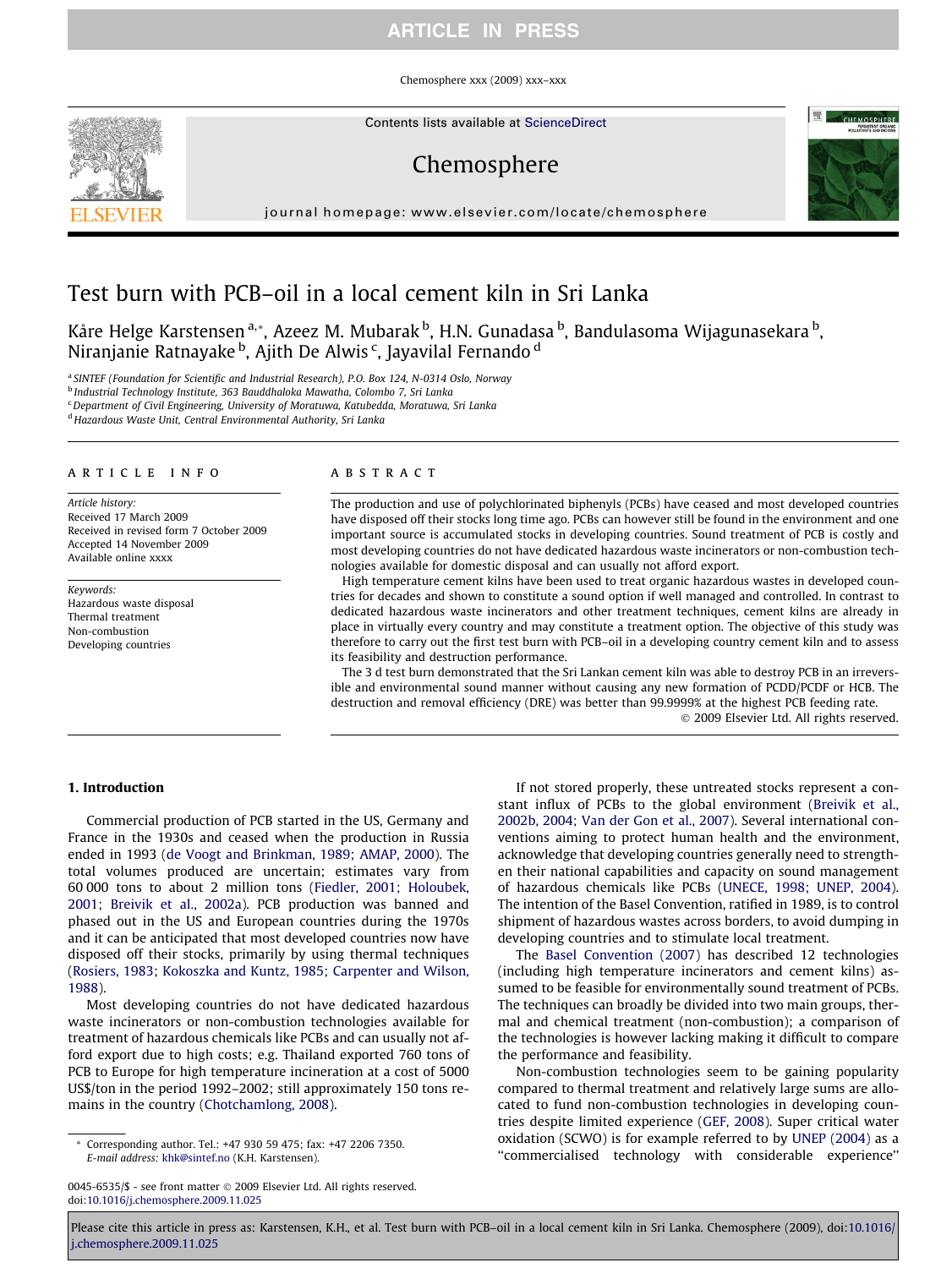<span id="page-1-0"></span>despite the fact that a full-scale 100 million US\$ SCWO plant had to close in the US due to high operation costs, corrosion problems and high releases of PCDD/PCDFs [\(Weber, 2007\)](#page-6-0). Problems with PCDF formation and inferior destruction efficiency have been experienced in other SCWO studies [\(Hatakeda et al., 1999; Weber,](#page-6-0) [2004a,b; Seok et al., 2005; Kawasaki et al., 2006\)](#page-6-0). A recent article states that the operating conditions for a number of non-combustion technologies have the potential to generate high concentrations of PCDD/PCDF, for example when treating PCBs ([Weber,](#page-6-0) [2007\)](#page-6-0).

Decades of experience with thermal treatment techniques, like incinerators and cement kilns, have on the other side taught us how to simultaneously achieve good destruction efficiencies and to avoid the formation of PCDD/PCDFs [\(Ahling and Lindskog,](#page-5-0) [1978; Kokoszka and Kuntz, 1985; Dickson et al., 1989; Kilgroe](#page-5-0) [et al., 1990; Hagenmaier, 1991; Addink and Olie, 1995; Buekens](#page-5-0) [and Huang, 1998; Hunsinger et al., 2002, 2003; McKay, 2002; We](#page-5-0)[ber, 2007\)](#page-5-0). A stringent regulatory framework is also in place to monitor and control the performance; e.g. the US Toxic Substances Control Act (TSCA) PCB incineration criteria require a temperature of 1200  $\degree$ C and 2 s retention time at 3% oxygen for thermal treatment, as well as the completion of a test burn demonstrating a destruction and removal efficiency (DRE) of 99.9999% for PCBs ([Federal Register, 1999; Lee et al., 2000\)](#page-6-0).

Cement kilns possess many inherent features which makes them suited for organic hazardous chemicals treatment; such as high temperatures, long residence time  $(>1200$  °C for several seconds), surplus oxygen during and after combustion, good turbulence and mixing conditions, no generation of by-products such as slag, ashes or liquid residues and complete recovery of energy and raw material components in the waste [\(Chadbourne, 1997;](#page-6-0) [Karstensen et al., 2006\)](#page-6-0). Test burns with PCB in cement kilns were conducted in Europe and North America in the 1970s and have normally shown compliance with the US TSCA requirements ([Ahling, 1979; Black and Swanson, 1983;](#page-5-0) [Viken and Waage,](#page-6-0) [1983; Benestad, 1989; Karstensen, 1998\)](#page-6-0). However, many cement plants have chosen not to treat PCB since the 1980s due to controversy and fear of bad publicity ([Karstensen, 2008\)](#page-6-0). In fact, newer results of test burns with PCBs using thermal treatment techniques, like incinerators and cement kilns, cannot be found in the literature.

Despite the obvious need, no studies have up to now investigated the feasibility of PCB-destruction using cement kilns in developing countries. In contrast to incinerators and other treatment techniques, cement kilns already exists in virtually every country and may represent a powerful treatment potential for organic hazardous chemicals ([Karstensen et al., 2006\)](#page-6-0). The objective of this study was therefore to carry out a test burn with PCB–oil in a local cement kiln under real developing country conditions and to assess its feasibility and destruction performance.

## 2. Materials and methods

The bulk of Sri Lanka's PCB came from emptying of transformers belonging to the state owned Ceylon Electricity Board; drums with PCB–oil had been stored in a warehouse in Colombo for more than 20 years waiting for a disposal solution to emerge.

## 2.1. Preparation of a PCB-diesel mix for the test burn

High concentration PCB–oil was kept in 60 L stainless steel drums; diesel washings from cleaning of the transformers, in 200 L steel drums. The PCB–oil was confirmed to be Pyralene with an average concentration of 59% of PCB, 36% trichlorobenzene and 5% tetrachlorobenzene.

Cement kilns usually have limited tolerance for chlorine and the total input needs to be controlled to avoid process clogging and impacts on the product quality. A blend of the high concentration PCB–oil and the diesel-washings was prepared at the storage site and transported in two chemical resistant tanks to the cement plant located in Puttalam, 120 km North West of Colombo.



Fig. 1. Puttalam cement kiln with cyclone preheater, bypass and gas dust collection.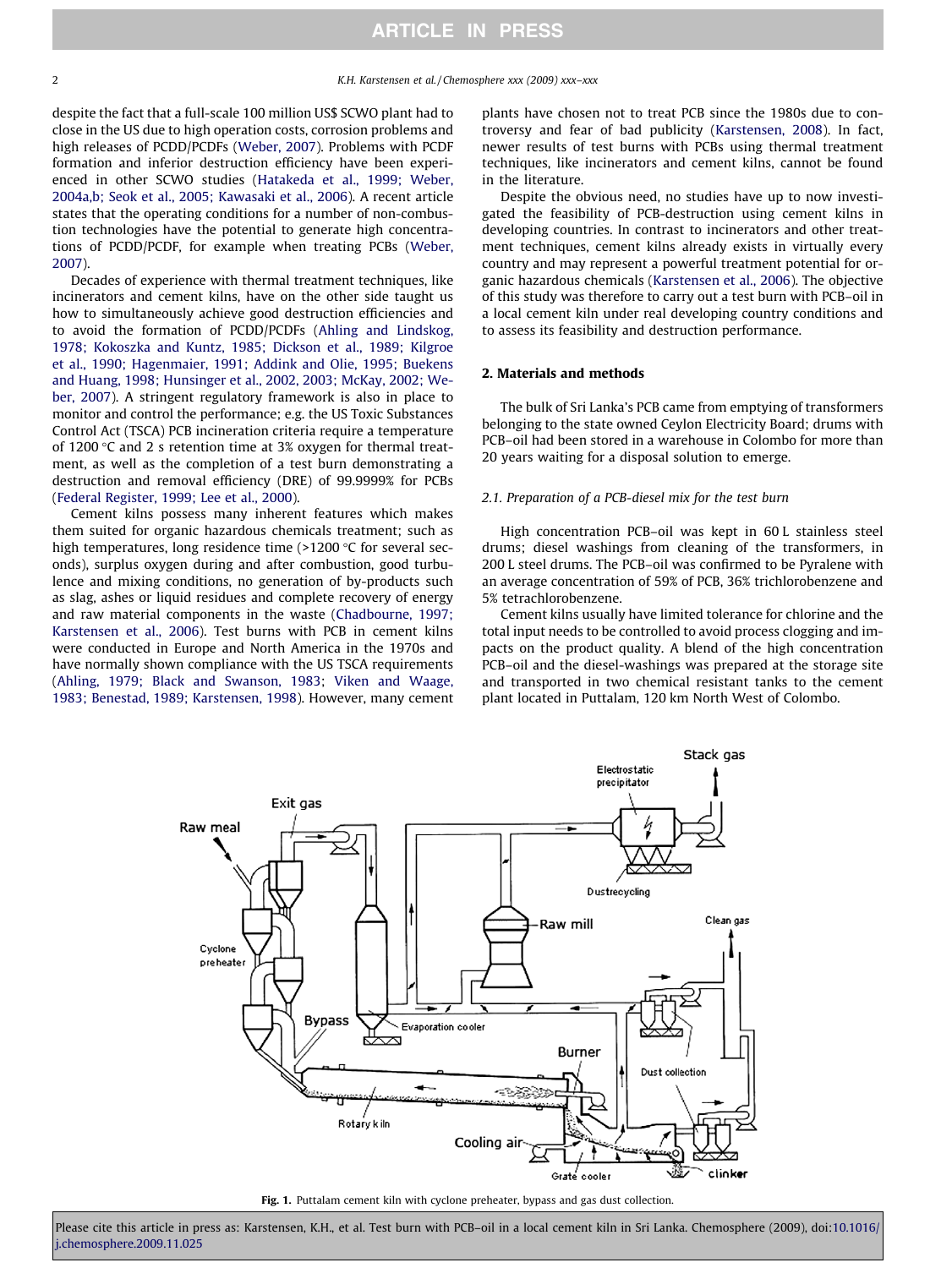K.H. Karstensen et al. / Chemosphere xxx (2009) xxx–xxx 3 3

<span id="page-2-0"></span>

Fig. 2. Gas and material temperature of the individual stages of a cyclone preheater.

The mix of PCB–oil and diesel-washings from Colombo was further blended to a total 10 000 L with diesel oil in a steel feeding tank at the cement plant; the final PCB-diesel oil mix was homogenised and fed directly to the main burner flame of the cement kiln during two consecutive days of testing with various feeding rates and PCB-concentration. The test burn started with emission measurements when no PCB was fed to the kiln, followed by Test day 1 with a feed rate of  $500 L h^{-1}$  of PCB-diesel oil mix with 14 000 mg PCB  $L^{-1}$  and Test day 2 with a feed rate of 1000 L h<sup>-1</sup> of PCB-diesel oil mix with 10 050 mg PCB  $L^{-1}$ . The feeding system was calibrated and tested before start up.

## 2.2. Cement plant in Sri Lanka

Holcim Puttalam is the only production plant in Sri Lanka that produces cement clinker. The plant has two dry-process kilns, both

equipped with a four-stage 54 m high single string suspension preheating tower. The main fuel is coal, but normally 15% of the heat requirement is substituted with the alternative fuels derived from wastes. The plant is equipped with state-of-the-art process control equipment, the latest technology in air pollution control (electro static precipitators (ESP) and bag-house filters) and on-line emission monitoring\ of gross air pollutants. All dust collected in the air pollution control devices are recovered in the process; i.e. the plant does not produce any residues which need to be disposed off.

The rotary kilns are 54 m long, 3.5 m in diameter and have a production capacity of 850 tons clinker per day. From the top of the cyclone preheating tower, the finely crushed alkaline raw meal powder is fed counter currently with the hot kiln exhaust gases, i.e. the preheating tower is practically acting as a large dry lime scrubber. The limestone is completely calcined as it moves down the kiln towards the burning zone were the material melts to form clinker



Fig. 3. Temperatures and gas residence time in a preheater kiln; gas temperature is underlined.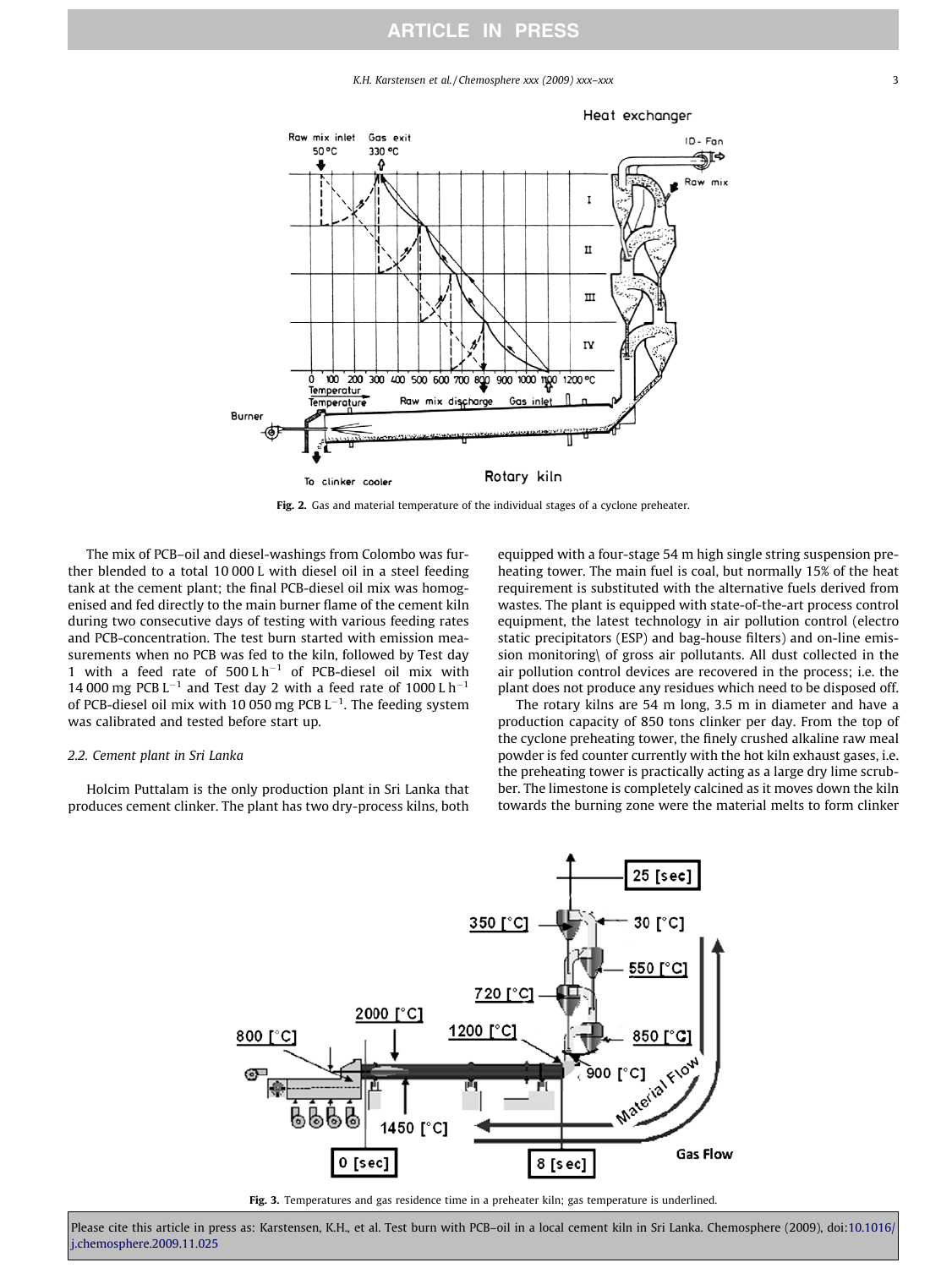4 K.H. Karstensen et al. / Chemosphere xxx (2009) xxx–xxx

at a temperature of 1450 °C. The clinker is cooled by air in the clinker cooler and the hot air is recovered in the process. The exit gas from the kiln and the preheater is normally directed through the raw mill and the coal mill for drying purpose.

#### 2.3. Feeding control and safeguards

The technical conditions and the process chemistry had been evaluated prior to the test and considered to be feasible for carrying out a test burn with PCB-diesel oil mix; the receiving, handling, storage and feeding of PCB-diesel oil mix, as well as the power and water supply, were considered to be stable, safe and adequate. The following preconditions had been agreed prior to the test:

- The PCB-diesel oil mix should be fed through the main burner flame (not during kiln start-up, shutdowns or major upsets).
- The PCB-diesel oil mix should be thoroughly homogenised prior to feeding and the heating value compensated for by reducing the coal feed.
- The process should be run in compound mode operation, i.e. the exit gas directed through the raw mill and under identical process conditions all 3 d.
- The coal-mill should be off and the bypass should be in stable operation.
- Alternative fuels and raw materials should not be used.
- All involved personnel should have been trained prior to the test.

Process controls were implemented and should provide for automatic shutdown of the PCB feed if any of the following conditions occurred:

- Interruptions of the coal feeding.
- Interruptions in combustion air flows.
- $\bullet$  Kiln inlet temperature below 900 °C and outlet temperatures below 1200 °C.
- Positive pressure in the burning zone of the kiln.
- Kiln inlet oxygen content less than 2.5%.
- Refractory damage, ring formation in the kiln or cyclone blockage.

### 2.4. Test burn outline and process conditions

The test was carried out in kiln # 2 over 3 d, 2–4 August 2006 and should compare the emissions under Baseline conditions, i.e. when feeding coal only, with the emissions when coal and a PCB-diesel oil mix were fed at a rate of 500 and 1000 L  $\rm h^{-1}$ , amounting to 7 and 10.05 kg PCB per hour for the two test days respectively (corrected for density). The entire test burn was inspected by university experts, central and provincial authorities, Holcim personal and third party experts.

#### 2.5. Sampling and monitoring

The feeding of the PCB-diesel oil mix to the kiln started 4 h before the stack gas sampling started to ensure stable conditions. The exit gases were sampled (>5 h) simultaneously from the main stack and the bypass (except the third day) by an accredited testing company from Australia. The USA EPA method 23 was used for PCDD/PCDFs and the USA EPA method SW-846 for PAHs, PCBs and HCB ([Federal Register, 2000; Abad et al., 2006\)](#page-6-0). Emissions were continuously monitored for  $O_2$ , CO and  $NO_x$  in the kiln inlet and the preheater outlet gas; and for  $O_2$ , CO, CO<sub>2</sub>, NO, NO<sub>2</sub>, SO<sub>2</sub>, HCl, NH<sub>3</sub>,  $H<sub>2</sub>O$  and VOC in the stack exit gas.

# 3. Results and discussion

A summary of the main stack results of the test burn is given in Table 1.

#### 3.1. Destruction of PCB

The PCB-diesel oil mix was fed through the main burner flame, i.e. being exposed to a gas phase temperature of approximately 2000 °C. Already in the 1960s [Lidget and Vodden \(1970\)](#page-6-0) showed that liquid PCBs were destroyed by incineration at a temperature of 1000 $\degree$ C and a residence time of 3 s. [Ahling and Lindskog](#page-5-0) [\(1978\)](#page-5-0) showed that the PCB Pyralene and Arochlor were destroyed within the temperature range of  $675-1000$  °C provided surplus oxygen and a residence time longer than 2 s.

The DRE of this test was calculated on the basis of mass of PCB fed to the kiln minus the mass of the remaining PCB in the stack emissions according to the following equation:

$$
DRE = [(W_{in} - W_{out})/W_{in}] \times 100
$$

where  $W_{\text{in}}$  is the mass of sum-PCB entering the kiln and  $W_{\text{out}}$  is the sum-PCB exiting the stack gas. The sum-PCB measured in the exit stack varied between 0.09 and 0.178  $\mu$ g N m<sup>-3</sup> representing a DRE 99.999944% for Test day 2, when the PCB feeding rate was highest (or >99.999999% when corrected for the background emission). The PCB emissions on Test day 2 were almost identical with the Baseline emissions, when no PCB was fed. The DRE for Test day 1 was slightly lower, 99.999837%, due to a combination of higher stack gas concentration and lower feeding rate. The dioxin-like PCBs varied between 0.0046 and 0.0069 ng N  $\text{m}^{-3}$  in the stack gas; dioxin-like PCBs were however not measured in the PCB-diesel oil mix.

Solid samples from the production process, i.e. cement clinker and dust from the ESP, were analysed for PCBs; the results were however not conclusive and could not be used for calculating the more comprehensive destruction efficiency (DE).

# 3.2. Formation of PCB

The fact that PCBs were found in the exit gas at same concentration when no PCB was fed to the kiln as when feeding 10.05 kg  $PCB h^{-1}$ , indicates that PCBs are formed in the process. PCB emissions are normally not regulated for cement kilns and the availability of emission data in the public domain is very limited. Measurements of 13 German cement kilns in 2001 showed normal baseline concentrations up to 0.4  $\mu$ g of sum-PCB N m<sup>-3</sup>; twice as much as found in this study [\(VDZ, 2002](#page-6-0)). The concentration of dioxin-like PCBs found in this study was at the same concentration level identified in normal cement kiln emissions by other researchers ([Alcock et al., 1998, 1999; Luthardt et al., 2002](#page-5-0)); see also [Ahl](#page-5-0)[borg and Hanberg \(1994\).](#page-5-0)

It has previously been shown that organic compounds present in the raw materials (e.g., clay, shale, gypsum, etc.) are the major

## Table 1

Main stack results corrected to  $10\%$  O<sub>2</sub> and standard conditions.

|                                                  | <b>Baseline</b> | Test 1 | Test 2 |
|--------------------------------------------------|-----------------|--------|--------|
| Fuel and PCB-feed:                               |                 |        |        |
| $-$ Coal (tons $h^{-1}$ )                        | 5               | 43     | 3.5    |
| - PCB-diesel oil mix $(L h^{-1})$                |                 | 500    | 1000   |
| $-$ Sum PCB (kg h <sup>-1</sup> )                | n               | 7      | 10.05  |
| Exhaust gas volume ( $Nm^3 h^{-1}$ )             | 56 000          | 64 000 | 62 000 |
| Sum PCBs ( $\mu$ g N m <sup>-3</sup> )           | 0.090           | 0.178  | 0.091  |
| Dioxin-like PCBs (ng TEQ N m <sup>-3</sup> )     | 0.0046          | 0.0069 | 0.0051 |
| PCDD/PCDF ( $ng$ I-TEQ N $m^{-3}$ )              | 0.018           | 0.016  | 0.0087 |
| Sum chlorobenzenes ( $\mu$ g N m <sup>-3</sup> ) | 26              | 27     | 2.5    |

Please cite this article in press as: Karstensen, K.H., et al. Test burn with PCB–oil in a local cement kiln in Sri Lanka. Chemosphere (2009), doi:[10.1016/](http://dx.doi.org/10.1016/j.chemosphere.2009.11.025) [j.chemosphere.2009.11.025](http://dx.doi.org/10.1016/j.chemosphere.2009.11.025)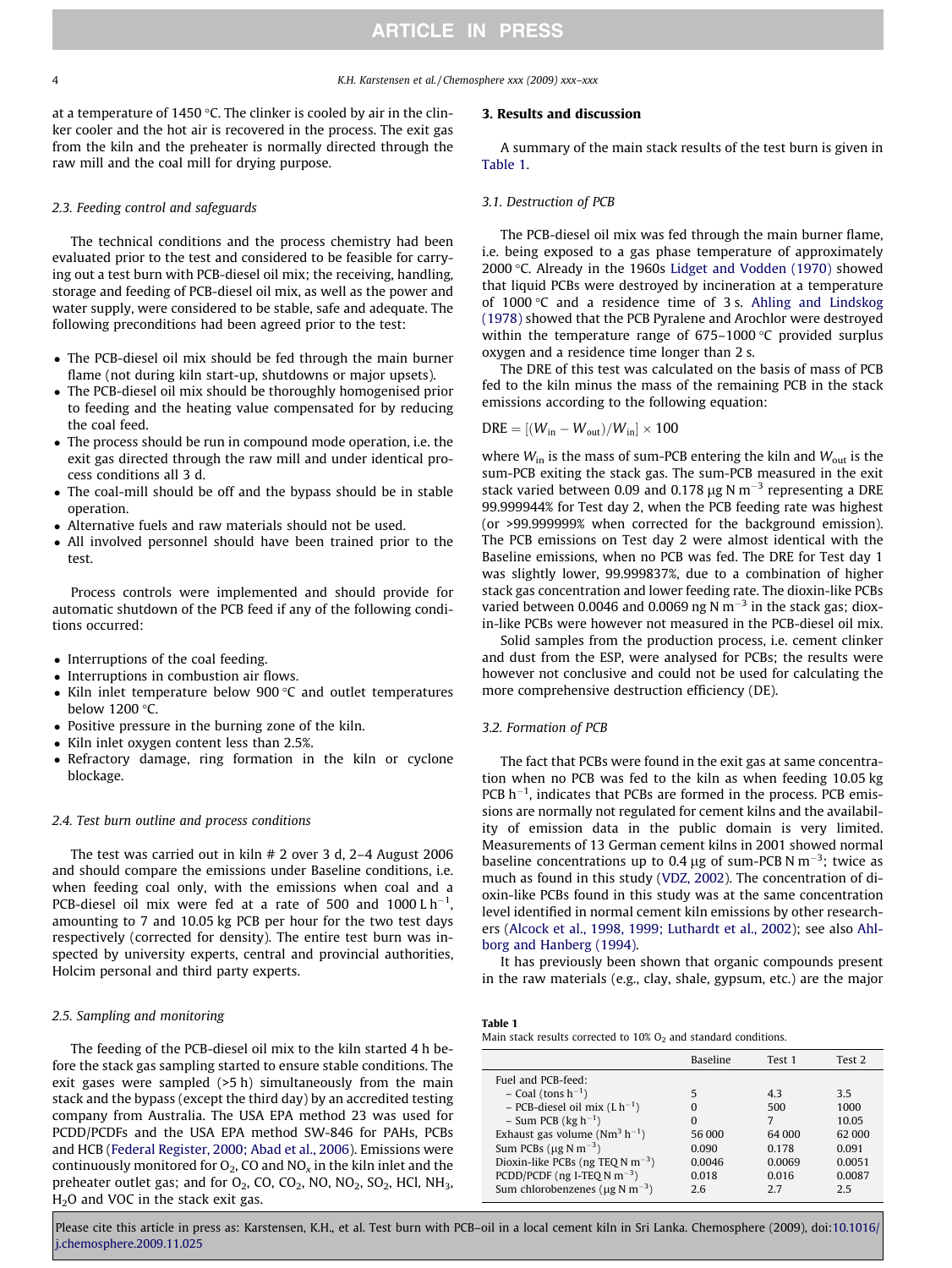sources of organic emissions from cement kilns. These compounds, primarily hydrocarbons, are volatilised from the raw materials in the preheater region prior to entering into the high temperature kiln ([Trenholm and Hlustick, 1990; Dellinger et al., 1993; Schreiber](#page-6-0) [and Strubberg, 1994\)](#page-6-0). Chlorination of these organic compounds into chlorobenzenes and aromatic precursors may be the primary source of PCB and PCDD/PCDF [\(Sidhu and Dellinger, 1995\)](#page-6-0).

[Lemieux et al. \(2001\)](#page-6-0) and others have shown that PCDD/PCDF and PCB are formed by more or less the same formation mechanisms in combustion systems ([Addink and Olie, 1995; Luthardt](#page-5-0) [et al., 2002; Liu et al., 2004; UNEP, 2005; Abad et al., 2006; Pandel](#page-5-0)[ova et al., 2006; Ishikawa et al., 2007](#page-5-0)). The detailed understanding of PCDD/PCDF and PCB formation mechanism in cement production is not yet complete, but it seems that a combination of heterogeneous surface catalysed reactions in the preheater and the postpreheater zones are the most important; de novo synthesis is probably of less importance ([Dickson et al., 1989; Karstensen, 2008](#page-6-0)).

A preheater can be viewed as chemical reactor were finely ground raw materials, with adsorbed and absorbed organic compounds, will move down the preheater towards higher temperatures, leading to a volatilisation of the organic compounds in the raw materials in the lower part of the preheater. The organic compounds will then be brought back to the top of the preheater with the exit gas from the kiln, which moves counter currently to the raw material flow, and adsorb and absorb on the introduced raw material and dust particles at the lower temperature at the top of the preheater, creating a complex sorption–desorption circulation process. The net formation of PCDD/PCDFs and PCBs is therefore probably due to a complex combination of simultaneous formation and decomposition reactions were:

- PCBs and PCDD/PCDFs are destroyed in the high temperature zone of the kiln region.
- Organic compounds in the raw materials are volatilised when introduced into the preheater leading to the formation of products of incomplete combustion (PICs) and chlorinated organics in the preheater, shown by the formation of chlorobenzenes (see Table 2).
- Gas-phase formation reactions between precursors in the lower part of the preheater can form PCBs and PCDD/PCDFs directly.
- Heterogeneous surface-catalysed reactions can form precursors, PCBs and PCDD/PCDFs in the preheater.
- An sorption–desorption circulation process of naturally and adsorbed PCBs and PCDD/PCDFs in the preheater and the raw mill (see [Fig. 1](#page-1-0)).
- Interaction with equilibrium reactions and circulation of chlorine, sulphur and alkali materials in the upper parts of the kiln zone and lower parts of the preheater may lead to inhibition of formation of PCBs and PCDD/PCDFs in the preheater.
- Lastly, de novo synthesis and formation of PCB and PCDD/PCDF in the electro static precipitator and the post-preheater zone; probably at negligible levels (see [Figs. 2 and 3](#page-2-0)).

#### Table 2

Chlorobenzenes in main stack during 3 d of testing (ng N m<sup>-3</sup>).

|                      | <b>Baseline</b> | Test 1    | Test 2 |
|----------------------|-----------------|-----------|--------|
|                      |                 |           |        |
| <b>MCB</b>           | <b>NA</b>       | <b>NA</b> | NA     |
| $1,3-DCB$            | 827             | 811       | 719    |
| $1.4$ -DCB           | 536             | 486       | 411    |
| $1,2-DCB$            | 469             | 541       | 437    |
| 1,3,5-TCB            | 107             | 92        | 80     |
| $1.2.4-TCB$          | 447             | 514       | 462    |
| 1,2,3-TCB            | 123             | 173       | 164    |
| 1,2,3,4-TeCB         | 29              | 30        | 28     |
| 1,2,3,5/1,2,4,5-TeCB | 63              | 62        | 239    |
| PeCB                 | 14              | 23        | 23     |

#### 3.3. Emission of chlorinated organic compounds

The test burn showed that the PCB–oil had been destroyed without any new formation of PCDD/PCDF or HCB; an implicit requirement of the Stockholm Convention saying that disposal of POPs needs to be ''irreversible", i.e. no new POPs should be formed during the destruction ([UNEP, 2001](#page-6-0)). The lowest PCDD/PCDF concentration in the main stack was found under Test 2, when the PCB feed rate was highest; the highest concentration was found under Baseline conditions, when no PCB was fed. None of the measurements exceeded the EU emission limit value of 0.1 ng I-TEQ m $^{-3}$ , in accordance with a recent study evaluating more than 2000 PCDD/PCDF cement kiln measurements and indicating that most modern cement kilns co-processing waste (also organic hazardous wastes) can meet an emission level of 0.1 ng PCDD/PCDF I-TEQ m $^{-3}$  ([Karstensen, 2006, 2008\).](#page-6-0)

Chlorobenzenes, except hexa, were identified in the main stack. Table 2 shows that di-chlorinated and tri-chlorinated benzenes dominate; monochlorobenzene was not measured. The Baseline emissions are at the same level as when feeding PCB, a feed that actually contained percentage level of tri- and tetrachlorobenzene. The fact that chlorobenzenes could not be found in the bypass, indicates that chlorobenzenes in the PCB-mix were destroyed in the main flame, but formed again in trace amounts in the lower part of the preheater by chlorination of organic compounds present in the raw material as experienced by others ([Lamb et al., 1994;](#page-6-0) [Schreiber and Strubberg, 1994; Sidhu et al., 2001\)](#page-6-0).

[Ahling and Lindskog \(1978\)](#page-5-0) showed that HCB was formed during PCB-incineration at temperatures approaching  $1000$  °C and residence time shorter than 2 s, maybe due to the increase of reactive free chlorine radicals; no HCB could however be detected in the emissions of this test burn. HCB has been found in cement kiln emissions, usually below 4 ng HCB  $\text{m}^{-3}$  [\(Karstensen, 2006\)](#page-6-0); normal emission range from coal fired power plants is 11.5–42 ng  $HCB$  m<sup>-3</sup> (Grochowalski and Konieczyński, 2008).

[Fig. 4](#page-5-0) presents the sum of the toxicity equivalents for PCDD/ PCDF and PCB and shows that dioxin-like PCBs contribute to the total toxicity in the range of 20–37% in the main stack compared to PCDD/PCDF. [Alcock et al. \(1998, 1999\)](#page-5-0) found that the PCB TEQ contribution from a cement kiln in the UK, which did testing with substitute liquid fuel, constituted around 38–60% of the total TEQ; the rest was from PCDD/PCDF. [Luthardt et al. \(2002\)](#page-6-0) found that the dioxin-like PCB contribution from normal cement kiln emissions constituted approximately 14% of the total TEQ compared with PCDD/PCDF.

The major contribution to the total TEQ from PCDD/PCDF in this study came from the lower chlorinated congeners, especially 2,3, 7,8-tetrachlorodibenzo-p-dioxin and 2,3,4,7,8-pentachloro-dibenzofuran; consistent with findings of [Abad et al. \(2004\).](#page-5-0) Among the dioxin-like PCBs, mainly PCB 126 and 169 was detected in the flue gas in this study; the same congeners identified in normal cement kiln emissions by others [\(Alcock et al., 1998, 1999; Lut](#page-5-0)[hardt et al., 2002\)](#page-5-0).

#### 3.4. Bypass stack emissions versus main stack

The concentration of most compounds was below or close to the detection limit in the bypass stack. Low emissions in the bypass stack has been confirmed in several other studies and can be attributed to the fact that the bypass duct draws a small amount of the exit gas (<5% of the total volume) directly from the high temperature kiln (<1000  $\degree$ C); i.e. survival organic compounds fed through the main burner is unlikely. The exit gases of the main stack on the other side have passed both the preheater and the post-preheater zones and will absorb/adsorb components in the finely

Please cite this article in press as: Karstensen, K.H., et al. Test burn with PCB-oil in a local cement kiln in Sri Lanka. Chemosphere (2009), doi:[10.1016/](http://dx.doi.org/10.1016/j.chemosphere.2009.11.025) [j.chemosphere.2009.11.025](http://dx.doi.org/10.1016/j.chemosphere.2009.11.025)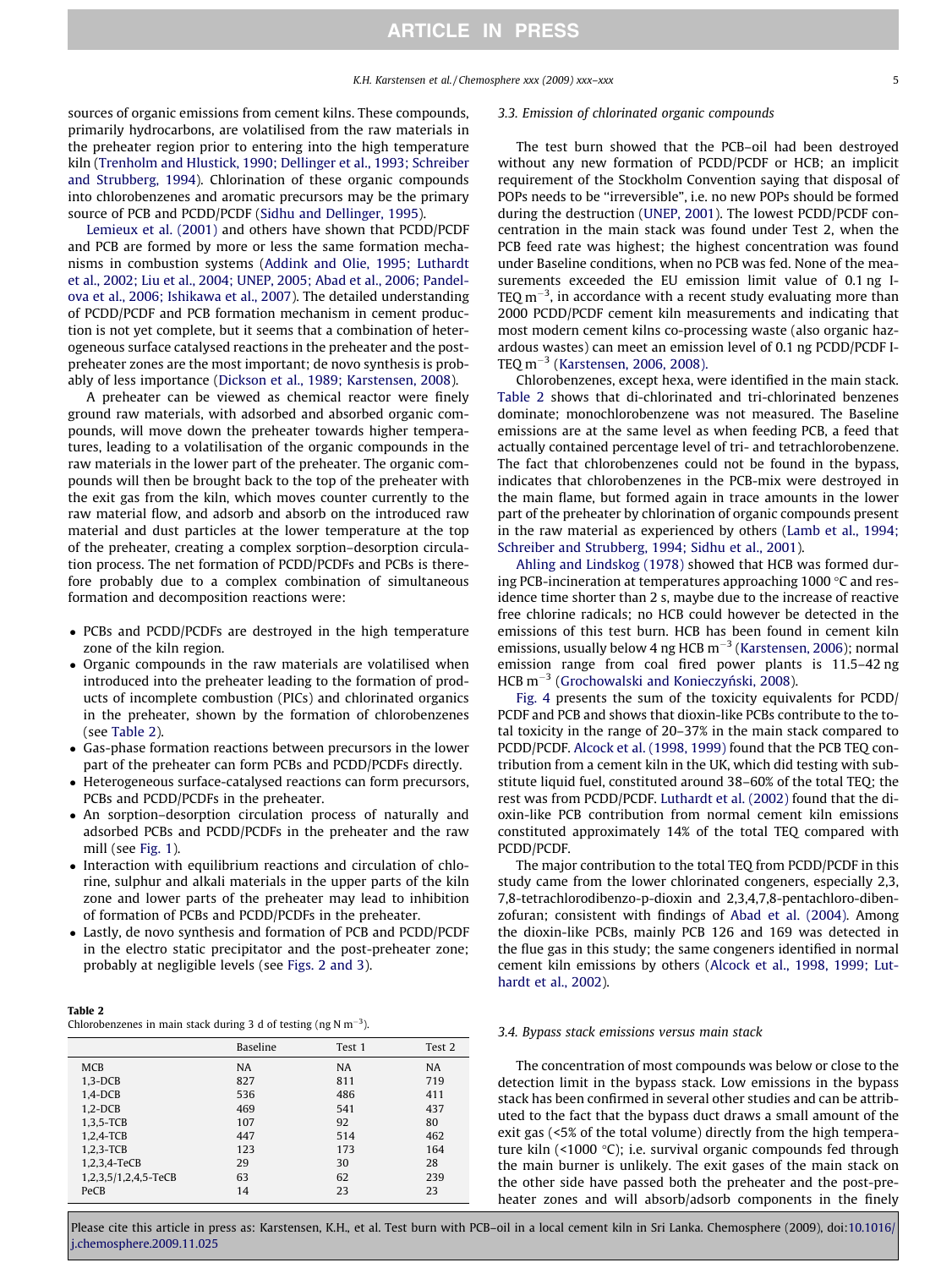# ARTICLE IN PRESS

<span id="page-5-0"></span>6 K.H. Karstensen et al. / Chemosphere xxx (2009) xxx–xxx



**Fig. 4.** Sum of I-TEQ PCDD/PCDF and dioxin-like PCBs (WHO-TEQ) in the main stack emissions during the three testing days (ng N m<sup>-3</sup>).

ground raw meal and therefore have a different composition [\(Lamb](#page-6-0) [et al., 1994; Schreiber and Strubberg, 1994; Sidhu et al., 2001\)](#page-6-0).

### 3.5. Emission of other air pollutants

The sum of PAHs was below 0.54 ng N m $^{-3}$  in all samples; benzene could not be detected in any sample (<1 mg N  $\mathrm{m}^{-3}$ ) and the highest concentration of VOC was found in the main stack under Baseline measurement (23 mg N m<sup>-3</sup>); the concentration was 14 mg N  $m^{-3}$  when feeding PCB. Hydrogen chloride was <20 mg N m<sup>-3</sup> all 3 d; no correlation between the feeding of PCBdiesel oil mix and the emissions of HCl could be established. The ammonia concentration was <0.2 mg N m $^{-3}$  in all samples; carbon monoxide and SO<sub>2</sub> below 15 and 5 mg N m<sup>-3</sup>, respectively all 3 d.

Process instability during the test caused some visual dust emissions from the bypass a few times (not quantified) but the dust levels measured in the main stack were in compliance with Sri Lankan regulation, i.e. below 50 mg N m $^{-3}$ . NO $_\mathrm{x}$  was measured at an average concentration of 600 mg N m $^{-3}$ ; the on-line monitoring did however not function properly. The concentration of antimony, arsenic, cadmium, chromium, cobalt, copper, lead, manganese, mercury, nickel, thallium, tin, vanadium and zinc measured in the dust and gas phase were at low concentrations, usually below the limit of detection ( $\mu$ g N m<sup>-3</sup>). Solid process samples, i.e. raw meal, coal, clinker, ESP dust, bag house dust and bypass dust were collected every second hour; chemical analysis and quality testing of the cement and concrete produced during the test showed results within normal ranges; no influence of the PCB-feeding could be identified.

# 4. Conclusion

No studies have up to now investigated the PCB destruction potential using cement kilns in developing countries. In contrast to incinerators and other treatment techniques, cement kilns already exists in virtually every country and may be found feasible and cost-efficient to treat organic hazardous chemicals and other wastes. Waste treatment in cement kilns implies recovery of energy and valuable raw material components in the wastes, i.e. reducing the need for fossil fuel and virgin raw materials, reducing the overall  $CO<sub>2</sub>$  emissions compared to land filling, export or to building new treatment options.

The test burn demonstrated that the cement kiln was able to destroy PCB–oil effectively in an irreversible and environmental

sound manner, i.e. without causing any new formation and emission of PCDD/PCDFs or HCB. The DRE under the worst PCB feeding conditions was >99.9999% and the overall environmental performance were in compliance with Sri Lankan regulation and international practice.

# Acknowledgement

This project was financed by Geocycle, Sri Lanka.

#### References

- Abad, E., Martinez, K., Caixach, J., Rivera, J., 2004. Polychlorinated dibenzo-p-PCDD/ PCDF/polychlorinated dibenzofuran releases into the atmosphere from the use of secondary fuels in cement kilns during clinker formation. Environ. Sci. Technol. 38, 4734–4738.
- Abad, E., Martinez, K., Caixach, J., Rivera, J., 2006. Polychlorinated dibenzo-p-PCDD/ PCDF, dibenzofurans and 'dioxin-like' PCBs in flue gas emissions from municipal waste management plants. Chemosphere 63, 570–580.<br>Addink. R., Olie, K., 1995. Mechanisms of formation
- 1995. Mechanisms of formation and destruction of polychlorinated dibenzo-p-PCDD/PCDF and dibenzofurans in heterogeneous systems. Environ. Sci. Technol. 29, 1425.
- Ahlborg, U.G., Hanberg, A., 1994. Toxic equivalency factors for dioxin-like PCBs. J. Environ. Sci. Pollut. Res. 1 (2), 67–68.
- Ahling, B., Lindskog, A., 1978. Thermal destruction of PCB and hexachlorobenzene. Sci. Total Environ. 10, 51–59.
- Ahling, B., 1979. Destruction of chlorinated hydrocarbons in a cement kiln. Environ. Sci. Technol. 13, 1377.
- Alcock, R.E., Behnisch, P.A., Jones, K.C., Hagenmaier, H., 1998. Dioxin-like PCBs in the environment – human exposure and the significance of sources. Chemosphere 37, 1457–1472.
- Alcock, R.E., Gemmill, R., Jones, K.C., 1999. Improvements to the UK PCDD/PCDF and PCB atmospheric emission inventory following an emissions measurement programme. Chemosphere 38 (4), 759–770.
- AMAP, 2000. PCB in the Russian Federation: inventory and proposals for priority remedial actions. Arctic Monitoring and Assessment Programme (AMAP), AMAP Report 2000:3, Oslo, Norway, 27 pp. ISBN 82-7971-008-6.
- Basel Convention, 2007. Updated general technical guidelines for the environmentally sound management of wastes consisting of, containing or contaminated with POPs. <http://www.basel.int/meetings/sbc/workdoc/ [<http://www.basel.int/meetings/sbc/workdoc/](http://www.basel.int/meetings/sbc/workdoc/techdocs.html) [techdocs.html>.](http://www.basel.int/meetings/sbc/workdoc/techdocs.html)
- Benestad, C., 1989. Incineration of hazardous waste in cement kilns. Waste Manage. Res. 7, 351.
- Black, M.W., Swanson, J.R., 1983. Destruction of PCB's in cement kilns. Pollut. Eng. 50, 53.
- Breivik, K., Sweetman, A., Pacyna, J.M., Jones, K.C., 2002a. Towards a global historical emission inventory for selected PCB congeners – a mass balance approach. 1. Global production and consumption. Sci. Total Environ. 290 (1–3), 181–198.
- Breivik, K., Sweetman, A., Pacyna, J.M., Jones, K.C., 2002b. Towards a global historical emission inventory for selected PCB congeners – a mass balance approach – 2 Emissions. Sci. Total Environ. 290, 199–224.
- Breivik, K., Alcock, R., Li, Y.-F., Bailey, R.E., Fiedler, H., Pacyna, J.M., 2004. Primary sources of selected POPs: regional and global scale emission inventories. Environ. Pollut. 128, 3–16.

Please cite this article in press as: Karstensen, K.H., et al. Test burn with PCB–oil in a local cement kiln in Sri Lanka. Chemosphere (2009), doi:[10.1016/](http://dx.doi.org/10.1016/j.chemosphere.2009.11.025) [j.chemosphere.2009.11.025](http://dx.doi.org/10.1016/j.chemosphere.2009.11.025)